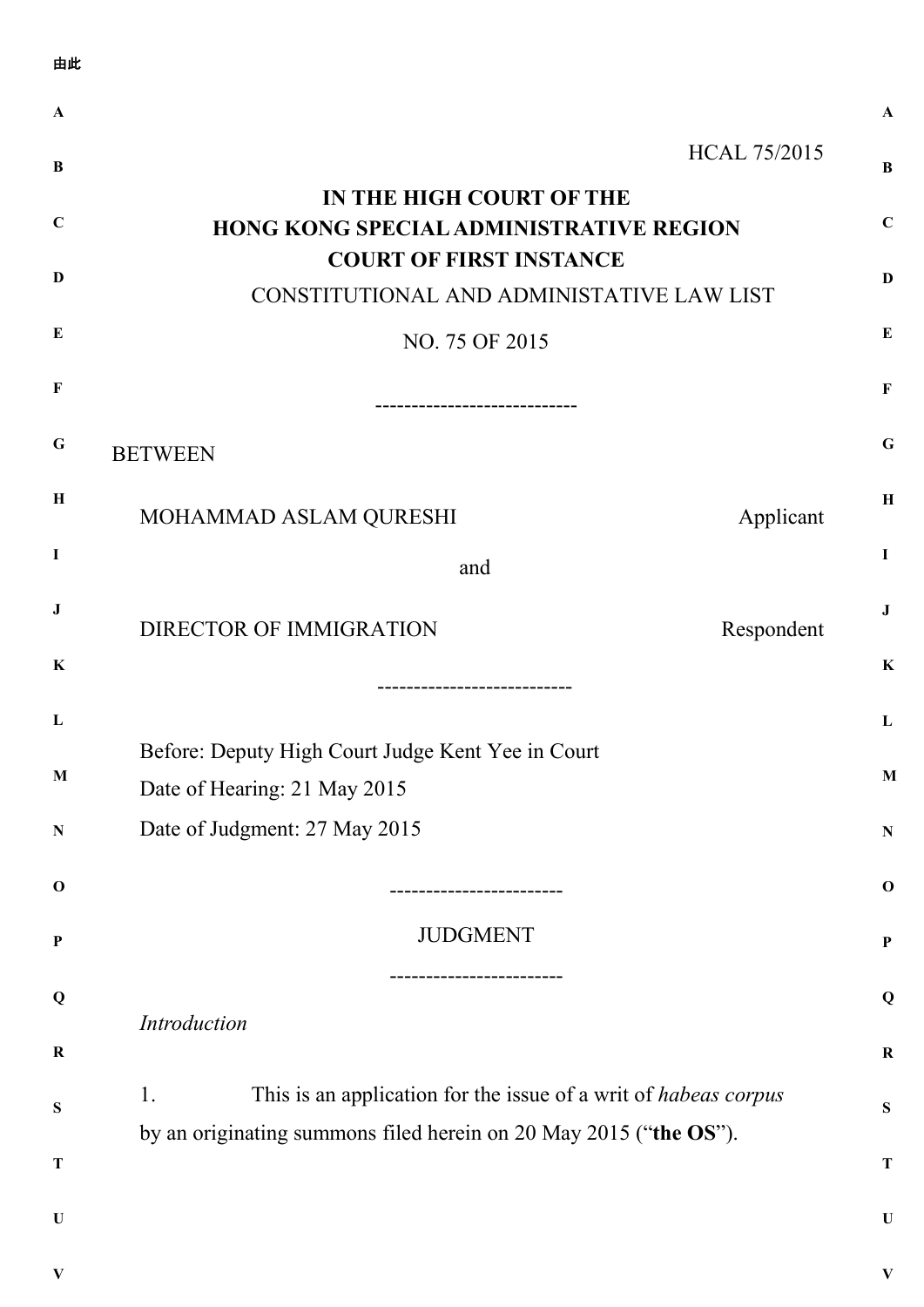**A**

**B**

**C**

**D**

**E**

**F**

**G**

**H**

**I**

**J**

2. The applicant's solicitors first informed this court by way of letters together with an affidavit of Christopher John Lucas dated 18 May 2015 of the applicant's intended application in the late afternoon of 18 May 2015. The applicant, an Indian national, was then detained pursuant to section 32(3A) of the Immigration Ordinance, Cap115 ("**IO**") and had been informed that he would be deported pursuant to a removal order in that very evening with the flight of CX 697 booked for him. The applicant asked for an urgent hearing to deal with his *habeas corpus* application.

3. It was plain that the applicant could not be possibly brought up by a body order in time. This court immediately informed the putative respondent. The putative respondent agreed to postpone the execution of the removal order until 22 May 2015.

**K**

**L**

## *Evidence*

**M N O P** 4. Before the parties made submissions, I directed that the draft affirmation of Lo Po Ying ("**Lo's Affirmation**") sought to be adduced by the putative respondent be read to the applicant with the assistance of an interpreter and asked him to confirm the accuracy of the narrative of the factual background leading to his application.

**Q R S T** 5. The present position of Lo Po Ying is Acting Chief Immigration Officer of the Removal Assessment Section ("**RAS**") of the Immigration Department of the HKSAR Government. In his helpful skeleton submissions, Mr Chan, for the putative respondent, indicated his intention to rely on the matters stated in the said affirmation.

**U**

**V**

**V**

**A**

**B**

**C**

**D**

**E**

**F**

**G**

**H**

**I**

**J**

**K**

**L**

**M**

**N**

**O**

**P**

**Q**

**R**

**S**

**T**

**U**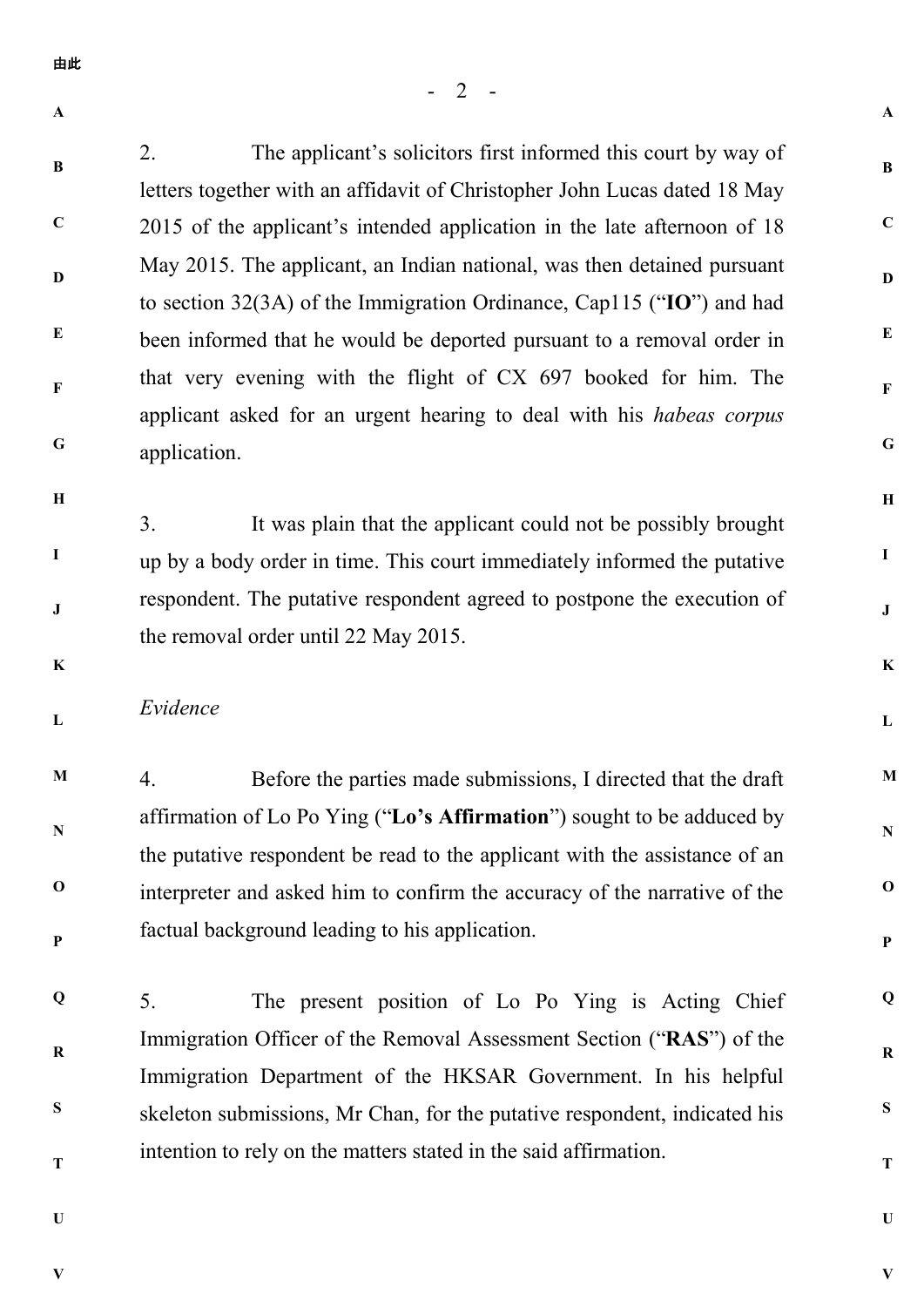- 3 - **A B C D E F G H I J K L M N O P Q R S T U A B C D E F G H I J K L M N O P Q R S T U** 由此 6. At the hearing, Mr Tibbo, for the applicant, informed this court of the agreement of the applicant to the contents of Lo's Affirmation. On the other hand, the applicant took the opportunity to affirm his affirmation dated 21 May 2015. *Events taking place during applicant's detention* 7. I shall first give a brief summary of what has happened to the applicant since his arrival in Hong Kong based on the agreed account stated in Lo's Affirmation. 8. On 23 December 2014, the applicant arrived in Hong Kong and was refused permission to land. He was hence detained under section  $32(1)(a)$  of the IO pending removal under section  $18(1)(a)$  of the IO. On the very same day, the applicant lodged his non-refoulement claim with the Director of Immigration ("**the Director**") by way of his handwritten English letter. 9. On the following day, the applicant was transferred to Castle Peak Bay Immigration Centre ("**the Centre**"). There, during his detention, he was given documents relevant to his claim printed in both English and Hindi. Duty Lawyer Service ("**DLS**") also immediately provided assistance to the applicant in his claim. 10. The applicant was unable to file his Non-Refoulement Claim Form ("**NCF**") within time and Mr Chu, his lawyer assigned by DLS, wrote to the Director on 15 January 2015 for a 21-day extension of time on the ground that there were intervening holidays and because of the

**V**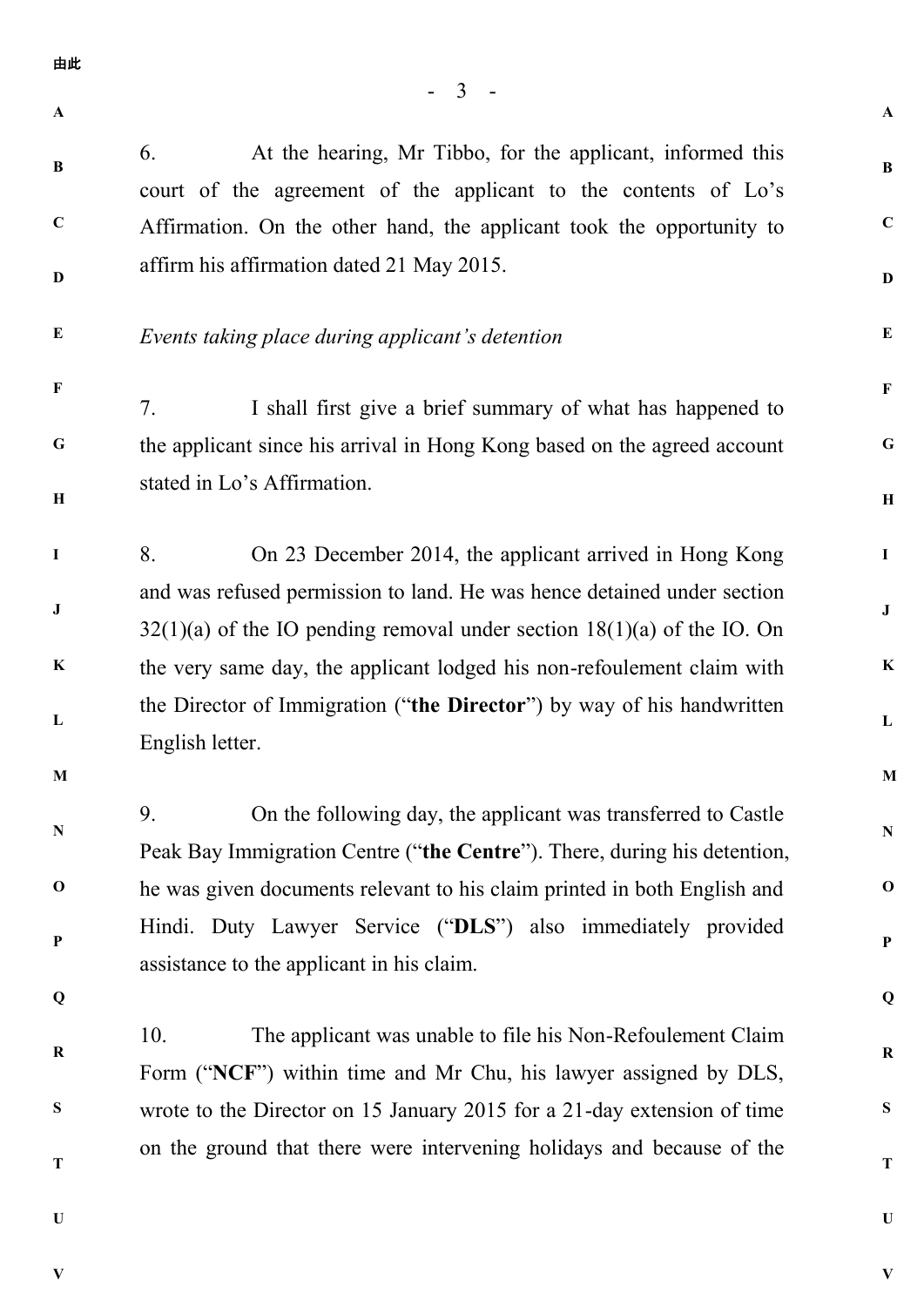**A**

**A**

**B**

**C**

**D**

**E**

**F**

**G**

**H**

**I**

**J**

**K**

**L**

**M**

**N**

**O**

**P**

**Q**

**R**

**S**

**T**

**U**

**V**

## **B C**

**I**

unavailability of the applicant to give instructions. The extension was granted till 4 February 2015.

**D E F** 11. In the meantime, on 20 January 2015, a review of the applicant's detention was undertaken and it was decided to further detain him under section 37ZK of the IO pending the final determination of his non-refoulement claim.

**G H** 12. On 23 and 26 January 2015, two similar reviews were made and the decision to detain the applicant pending the resolution of his claim remained unchanged.

**J K L** 13. On 3 February 2015, DLS submitted the applicant's NCF to the Director. On 9 February 2015, the Director informed the applicant through DLS that a screening interview was fixed for him on 17 February 2015.

**M N** 14. As a result, the applicant together with his DLS lawyer attended the screening interview on 17 February 2015 in the presence of a Hindi interpreter.

15. On 24 February 2015, a review of the applicant's detention was conducted. His detention was maintained.

**Q**

**O**

**P**

**R S T** 16. The outcome was communicated to the applicant by way of a Notice dated 26 February 2015 served on him. The applicant signed on the said notice to acknowledge his understanding of its contents. There, the following two grounds were relied on to refuse the applicant release on recognizance:

**U**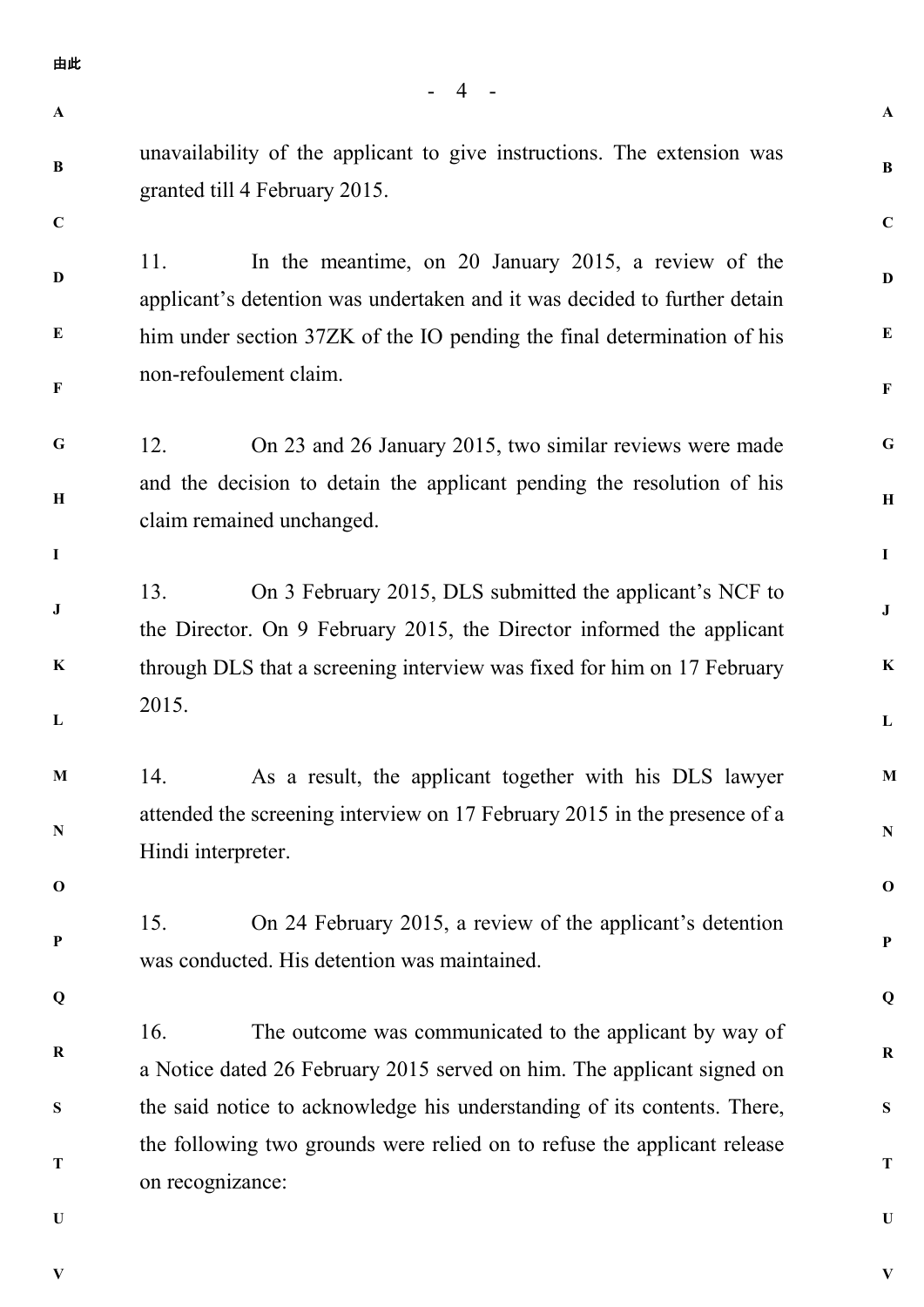| 由此           |                                                                                                                                                   |              |
|--------------|---------------------------------------------------------------------------------------------------------------------------------------------------|--------------|
| $\mathbf{A}$ | 5                                                                                                                                                 | $\mathbf{A}$ |
| B            | His torture claim may be decided within a reasonable<br>(1)<br>time in the foreseeable future.                                                    | B            |
| $\mathbf C$  |                                                                                                                                                   | $\mathbf C$  |
| D            | He does not have fixed abode or close connection<br>(2)<br>(e.g. family or friends) in Hong Kong to make it likely that                           | $\mathbf{D}$ |
| E            | he will be easily located if released.                                                                                                            | $\bf{E}$     |
| $\mathbf F$  | On 9 March 2015, a Notice of Decision was sent to the<br>17.                                                                                      | $\mathbf F$  |
| G            | applicant through DLS whereby the applicant was informed of the                                                                                   | $\mathbf G$  |
| H            | rejection of his non-refoulement claim ("the Notice of Decision").                                                                                |              |
| $\mathbf I$  | On 19 March 2015, the applicant filed his Notice of<br>18.                                                                                        | $\mathbf I$  |
| $\bf J$      | Appeal/Petition with the Torture Claims Appeal Board ("TCAB")<br>/Non-refoulement Claims Petition Office ("NCPO").                                |              |
| $\mathbf K$  |                                                                                                                                                   | $\bf K$      |
| L            | On 20 March 2015, a review of the applicant's detention was<br>19.<br>undertaken and the detention was maintained.                                | L            |
| M            |                                                                                                                                                   | $\mathbf{M}$ |
| N            | On 26 March 2015, another Notice of Review of Detention<br>20.<br>was served on the applicant. The same two grounds were relied upon to           | ${\bf N}$    |
| $\mathbf 0$  | justify his continued detention. Again, the applicant signed on the said                                                                          |              |
| $\mathbf{P}$ | notice.                                                                                                                                           | $\mathbf P$  |
| Q            | 21.<br>On 30 March 2015, the Immigration Department made an                                                                                       | Q            |
| $\bf R$      | application for the removal order. On the same day, the TCAB/NCPO<br>directed that an oral hearing for the applicant's appeal/petition be held on | ${\bf R}$    |
| S            | 30 April 2015.                                                                                                                                    | ${\bf S}$    |
| T            |                                                                                                                                                   | $\mathbf T$  |
| $\mathbf U$  |                                                                                                                                                   | $\mathbf U$  |
|              |                                                                                                                                                   |              |

**V**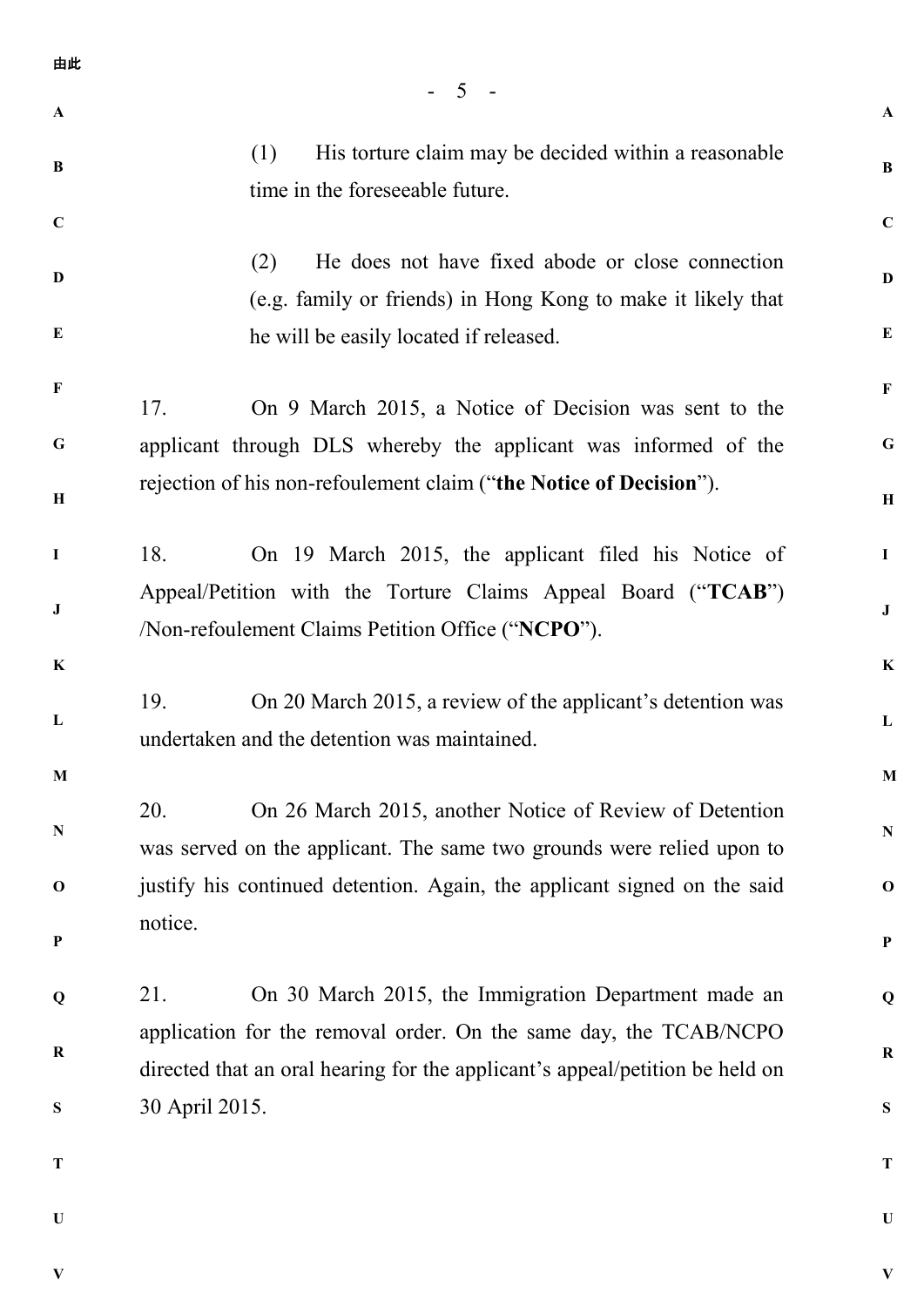| 由此           |                                                                                                                                                   |              |  |
|--------------|---------------------------------------------------------------------------------------------------------------------------------------------------|--------------|--|
| $\mathbf A$  | -6                                                                                                                                                | $\mathbf{A}$ |  |
| $\, {\bf B}$ | 22.<br>On 1 April 2015, another review of the applicant's detention<br>was undertaken and the detention was maintained on the same grounds.       | $\bf{B}$     |  |
| $\mathbf C$  |                                                                                                                                                   | $\mathbf C$  |  |
| D            | 23.<br>On 2 April 2015, the removal order was made against the<br>applicant ("the Removal Order") pursuant to section $19(1)$ of the IO. A        | $\mathbf D$  |  |
| E            | notice of the Removal Order and right of appeal was served on the                                                                                 |              |  |
| $\mathbf{F}$ | applicant on 9 April 2015.                                                                                                                        |              |  |
| $\mathbf G$  | 24.<br>On the same day, the applicant signed on a declaration to                                                                                  | $\mathbf G$  |  |
| $\, {\bf H}$ | declare that he did not intend to appeal against the Removal Order.<br>Apparently, an interpreter signed on the declaration too.                  |              |  |
| $\mathbf I$  |                                                                                                                                                   | $\mathbf I$  |  |
| J            | On 9, 14 and 24 April 2015, further reviews were conducted<br>25.<br>and further detention of the applicant was deemed appropriate.               | $\bf J$      |  |
| $\bf K$      |                                                                                                                                                   | $\bf K$      |  |
| L            | 26.<br>On 5 May 2015, a Notice of Review of Detention under<br>section 37ZK of the IO in both English and Hindi was served on the                 | $\mathbf L$  |  |
| $\mathbf M$  | applicant. On this occasion, as stated in the Notice, the applicant refused                                                                       |              |  |
| ${\bf N}$    | to sign.                                                                                                                                          | ${\bf N}$    |  |
| $\mathbf 0$  | 27.<br>On 8 May 2015, the current solicitors for the applicant                                                                                    | $\mathbf 0$  |  |
| ${\bf P}$    | Messrs. T.H. Koo & Associates ("TH Koo") claiming that the detention<br>of the applicant was unlawful. They further demanded immediate release    |              |  |
| Q            | of the applicant lest they should make an application for a writ of <i>habeas</i>                                                                 | Q            |  |
| ${\bf R}$    | corpus.                                                                                                                                           | $\bf R$      |  |
| ${\bf S}$    | On 11 May 2015, the Director reverted to TH Koo by way of<br>28.                                                                                  | S            |  |
| T            | a letter of the same date stating that the applicant was being detained<br>under section 37ZK of the IO pending his non-refoulement claim. It was |              |  |
| $\mathbf U$  |                                                                                                                                                   | $\mathbf U$  |  |

**V**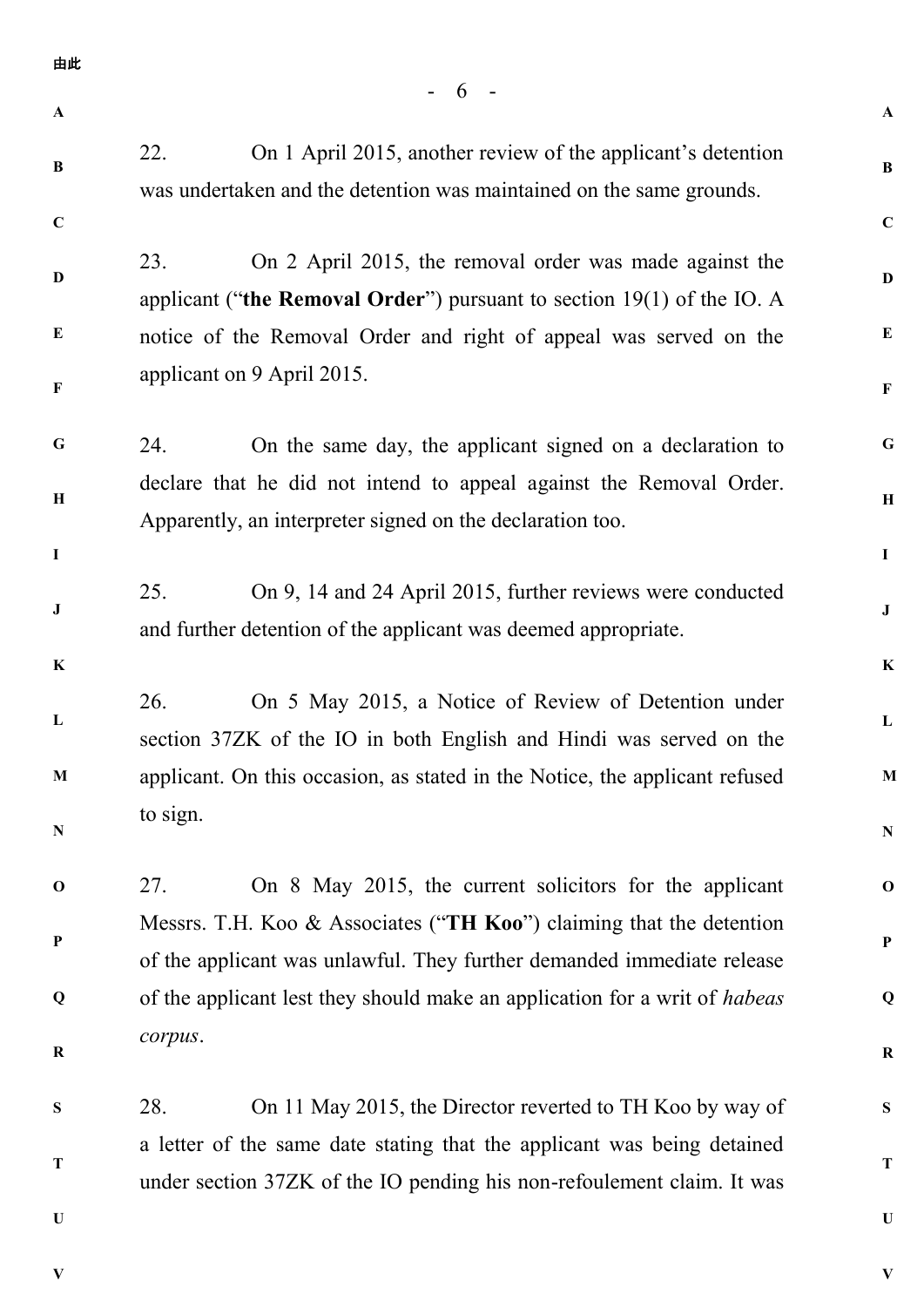**A**

**B**

**C**

**D**

**G**

**A**

**B**

**C**

**D**

**E**

**F**

**G**

**H**

**I**

**J**

**K**

**L**

**M**

**N**

**O**

**P**

**Q**

**R**

**S**

**T**

**U**

**V**

further stated that the progress of his claim would be monitored to see whether it might be decided within reasonable time in the foreseeable future. Regular reviews would be made too to cope with any material change of circumstances.

**E F** 29. On 12 May 2015, TH Koo wrote to make clear their intention to apply for a writ of *habeas corpus* unless the applicant was released on or before 15 May 2015.

**H I J** 30. On the same day, TCAB/NCPO handed down its decision and dismissed the applicant's appeal/petition ("**the Decision**"). The Decision was written in the English language by Ms Betty Kwan, Chairperson of the TCAB/Adjudicator of the NCPO.

**K L M N** 31. On the other hand, a review of the applicant's detention was conducted and it was decided that the applicant's detention should be continued pending the execution of the Removal Order pursuant to section 32(3A) of the IO. In the written memo of the IO, it was stated that the decision to further detain the applicant was based on the imminence of his removal from Hong Kong.

32. On 15 May 2015, an order for an air ticket for the applicant was made and it was intended that the applicant would be removed from Hong Kong at 2015 hours on 18 May 2015 pursuant to the Removal Order.

**S**

**O**

**P**

**Q**

**R**

**T**

**U**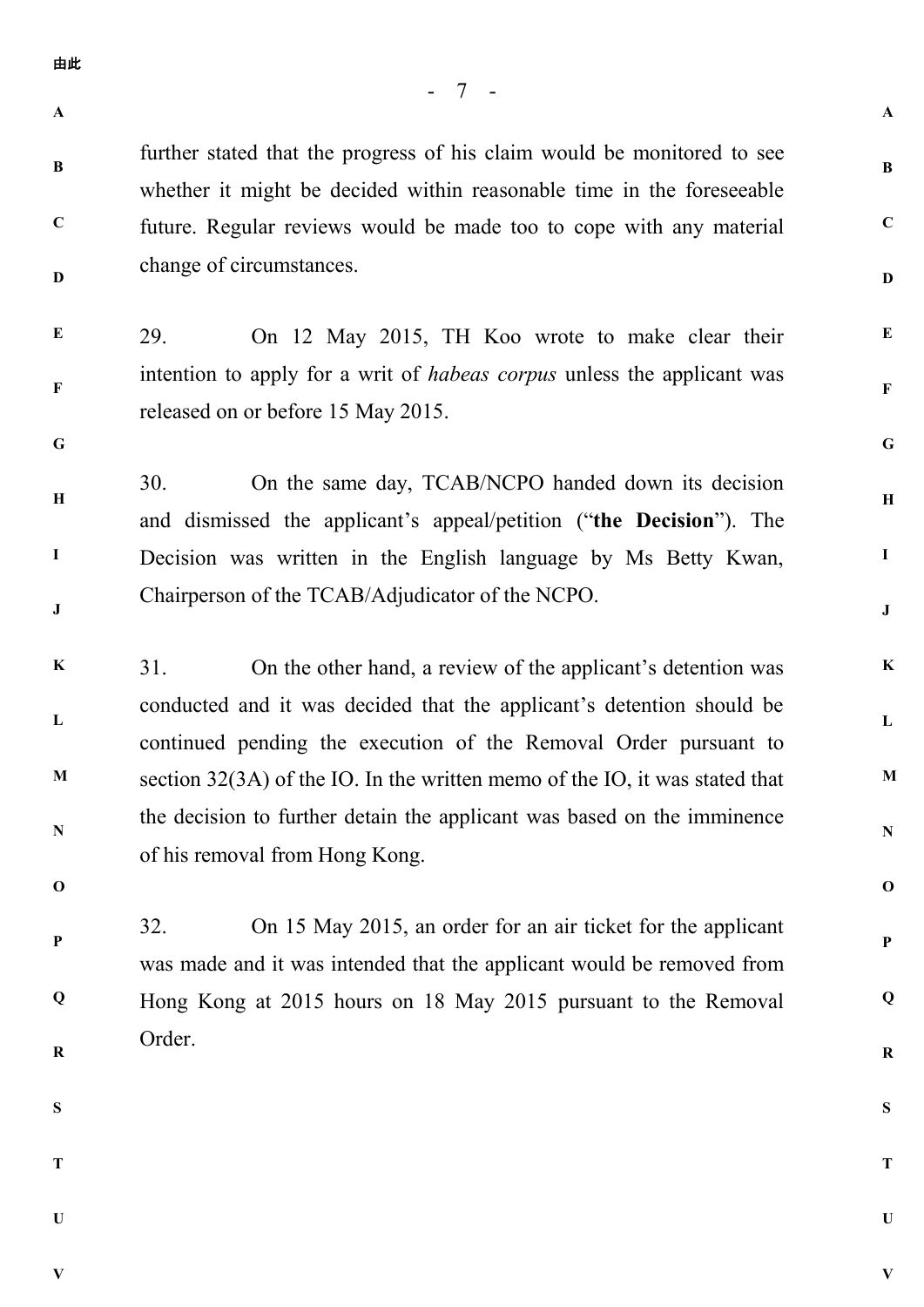- 8 - **A B C D E F G H I J K L M N O P Q R S T U A B C D E F G H I J K L M N O P Q R S T U** 由此 *Applicant's evidence on unlawfulness of his detention* 33. The applicant in his affirmation said that Mr Tibbo paid him a visit in the Centre on 6 May 2015 and Mr Tibbo advised him that it would take a considerable time for his appeal/petition to be decided and the continued detention would be unlawful. 34. The applicant was further advised that he might bring a civil action to claim damages for unlawful detention against the Director with the assistance of the Legal Aid Department. 35. He complained that his human rights under Articles 3 and 5 of the Hong Kong Bills of Right Ordinance were breached by reason of his detention since his arrival and the imposition of the Removal Order depriving him the legal right to commence legal actions including judicial review for appropriate relief. *Relevant legal principles* 36. The legal principles in respect of an application for issue a writ of *habeas corpus* are not in dispute. Mr Chan helpfully set out the legal principles germane to this application in his skeleton submissions. 37. The central question is whether the detention is unlawful. An unlawful detention is one that is made without proper lawful authority in the first place and remains unlawful throughout. On the other hand, an initially lawful detention can be turned into an unlawful detention if it falls fouls with the principles enunciated in *R v Governor of Durham* 

**V**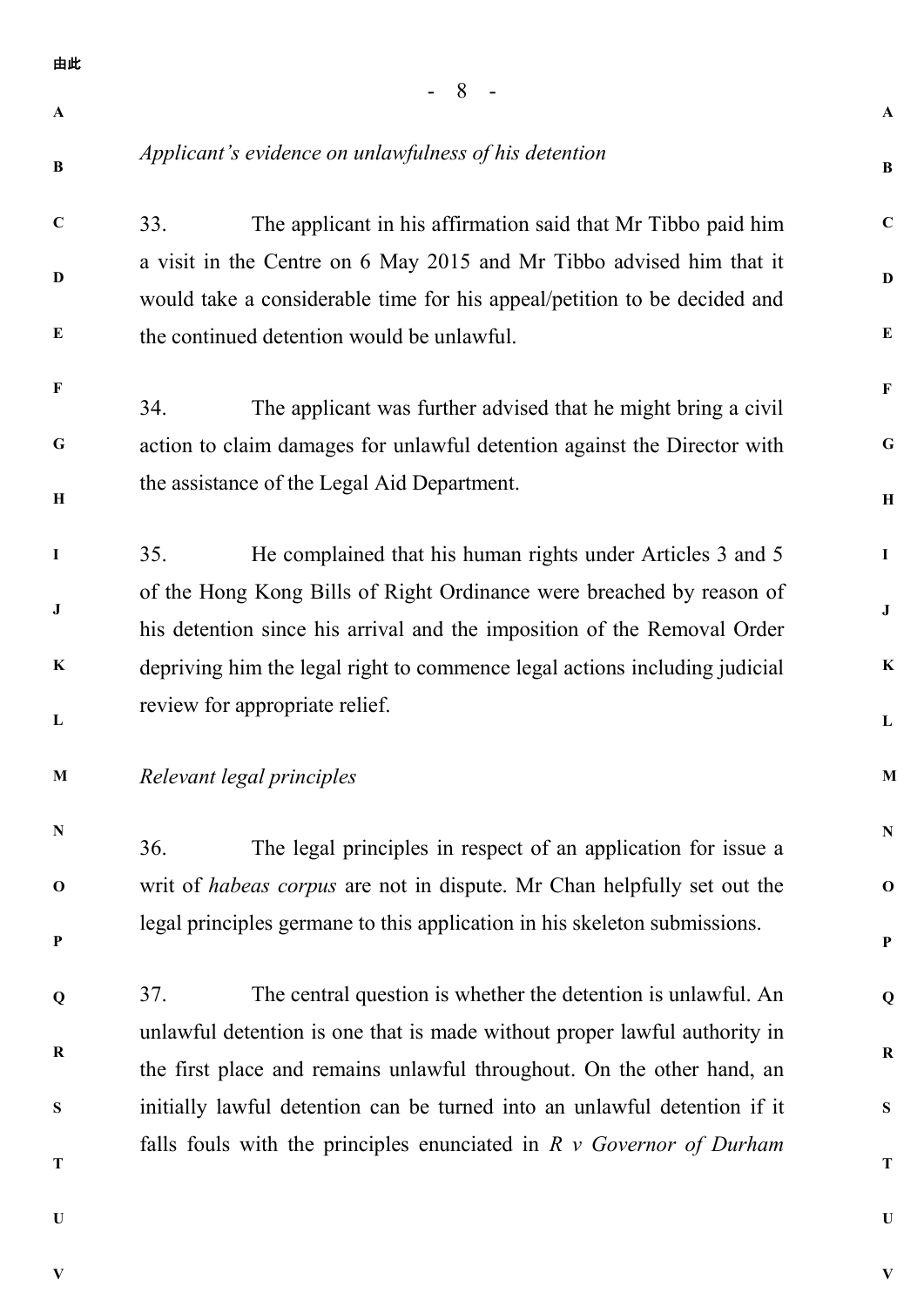- 9 - **A B C D E F G H I J K L M N O P Q R S T U A B C D E F G H I J K L M N O P Q R S T U** 由此 *Prison, ex p Hardial Singh* [1984] 1 WLR 704, now commonly known as *the Hardial Singh principles.* 38. A convenient summary of the *Hardial Singh* principles was made by Dyson LJ (as Lord Dyson then was) in R (l) v Secretary of State for the Home Department [2003] 1NLR 196 at §46 and adopted by Ribeiro PJ in *Ghulam Rbani v Secretary for Justice for and on behalf of the Director of Immigration* (2014) 17 HKCFAR 138 at §23. It is as follows: "(i) The Secretary of State must intend to deport the person and can only use the power to detain for that purpose; (ii) The deportee may only be detained for a period that is reasonable in all the circumstances; (iii) If, before the expiry of the reasonable period, it becomes apparent that the Secretary of State will not be able to effect deportation within that reasonable period, he should not seek to exercise the power of detention; (iv) The Secretary of State should act with the reasonable diligence and expedition to effect removal." 39. The *Hardial Singh* principles are consistently adopted in Hong Kong and it is accepted that the discretionary executive detention powers under section 32 of the IO do attract the application of *Hardial Singh principles*. 40. As noted by Ribeiro PJ in *Ghulam Rbani* (at §33), whilst section 32(3A) does not lay down time-limits for effecting removal where there is a removal order in force, subsections (3D) and (4A) make it clear that the section recognizes that detention pending removal can only be

**V**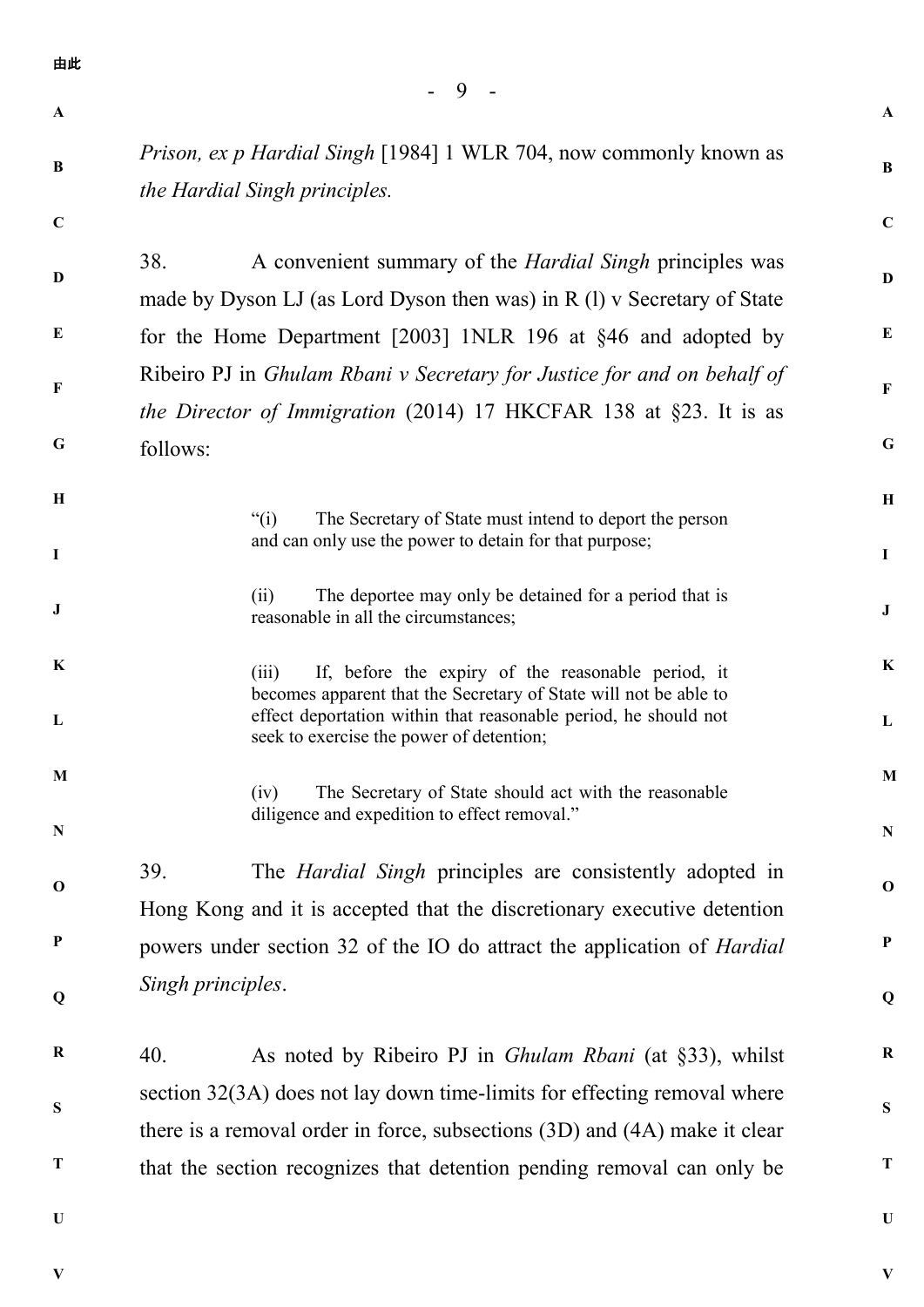**A**

**A**

**B**

**C**

**D**

**E**

**F**

**G**

**H**

**I**

**J**

**K**

**L**

**M**

**N**

**O**

**P**

**Q**

**R**

**S**

**B**

**C**

**D**

justified for a period that is "is reasonable having regard to all the circumstances affecting [the detainee] detention" and that reasonableness is a matter to be determined by the court.

**E F G H I** 41. In *Bhullar Angad Singh v Hong Kong SAR Government*, unreported, HCAL 134/2014, 21.10.2014, at §17, Au J pointed out that so long as the Director is intent upon removing a person at the earliest possible moment and the Director remains reasonably of the view that he can do so within a reasonable period of time and that it will not be impossible for him to remove the person within that reasonable period of time, then the Director is entitled to continue to detain in the exercise of his discretion.

**J**

**K**

**L**

**M**

**N**

## *The grounds advanced on behalf of the applicant*

42. Mr Tibbo was unable to prepare a skeleton submission. At the hearing, he clarifies that he complains about both the unlawfulness of the initial detention and the failure of the Director to act with due diligence. For the latter complaint, Mr Tibbo relies on *Ghulam Rbani*.

**O P Q R S** 43. When asked why the detention of the applicant purportedly pursuant to sections 32(1)(a) and 37ZK was unlawful in the first place, Mr Tibbo submits that many other persons having made their non-refoulement claims were allowed release on their own recognizance and there is no reason why the applicant should be singled out and deprived of his liberty. He does not argue that the detention was without legal basis.

**T**

**U**

**V**

**T U**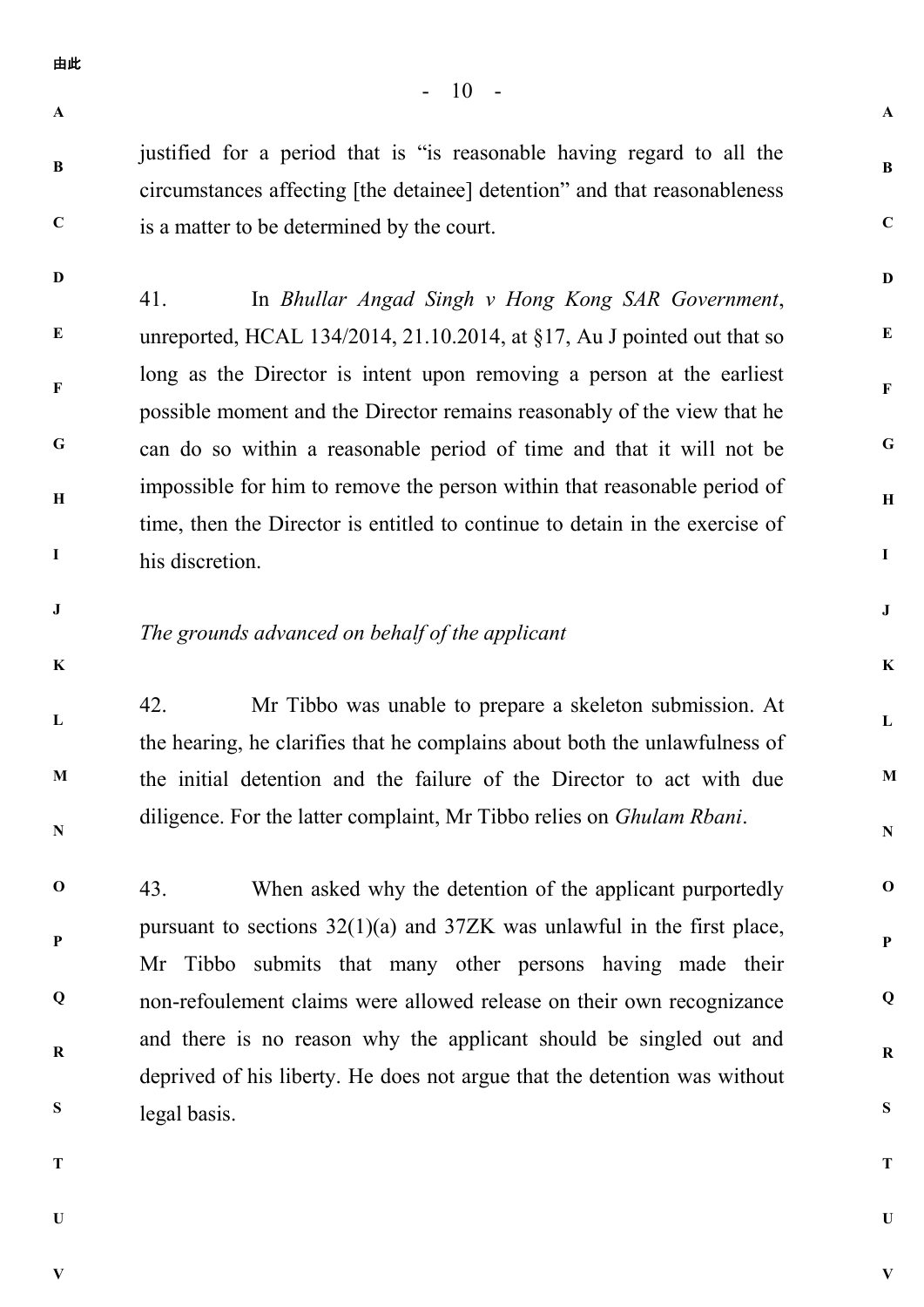44. Indeed, Ribeiro PJ in *Ghulam Rbani* (§35) observed that it must throughout be borne in mind that it does not follow that a person who may be made the subject of a removal order should be locked up or should continue to be detained while the decision whether to order removal is taken or while awaiting removal. Such persons are often allowed to remain at liberty on their own recognizance or with the support of sureties or guarantors.

**G H I J K L M** 45. From the chronology of events set out above, throughout the Director made regular reviews of the detention of the applicant. There is no allegation that the specified factors taken into account in such reviews were in any way erroneous. There is not any evidence that the applicant did have a fixed place of abode in Hong Kong or that he had close connection (family or friends) in Hong Kong and that the applicant made it known to the Director. In the circumstances, I do not think the Director can be faulted in coming to the conclusion that the initial detention and the continued detention of the applicant pending the final determination of his non-refoulement claim were justified.

**N**

**O**

**P**

**Q**

46. Furthermore, on the evidence, I accept that the applicant's non-refoulement claim was processed and determined expeditiously. The applicant cannot be heard to complain that he had been detained for an unreasonably long period of time since he completed his application by filing his NCF on 3 February 2015.

**R**

**S**

**T**

46. I am far from convinced that the detention under sections 32(1)(a) and 37ZK was unlawful. The applicant's complaint is devoid of merit in my judgment.

**U**

**V**

**V**

**A**

**B**

**C**

**D**

**E**

**F**

**A**

**B**

**C**

**D**

**E**

**F**

**G**

**H**

**I**

**J**

**K**

**L**

**M**

**N**

**O**

**P**

**Q**

**R**

**S**

**T**

**U**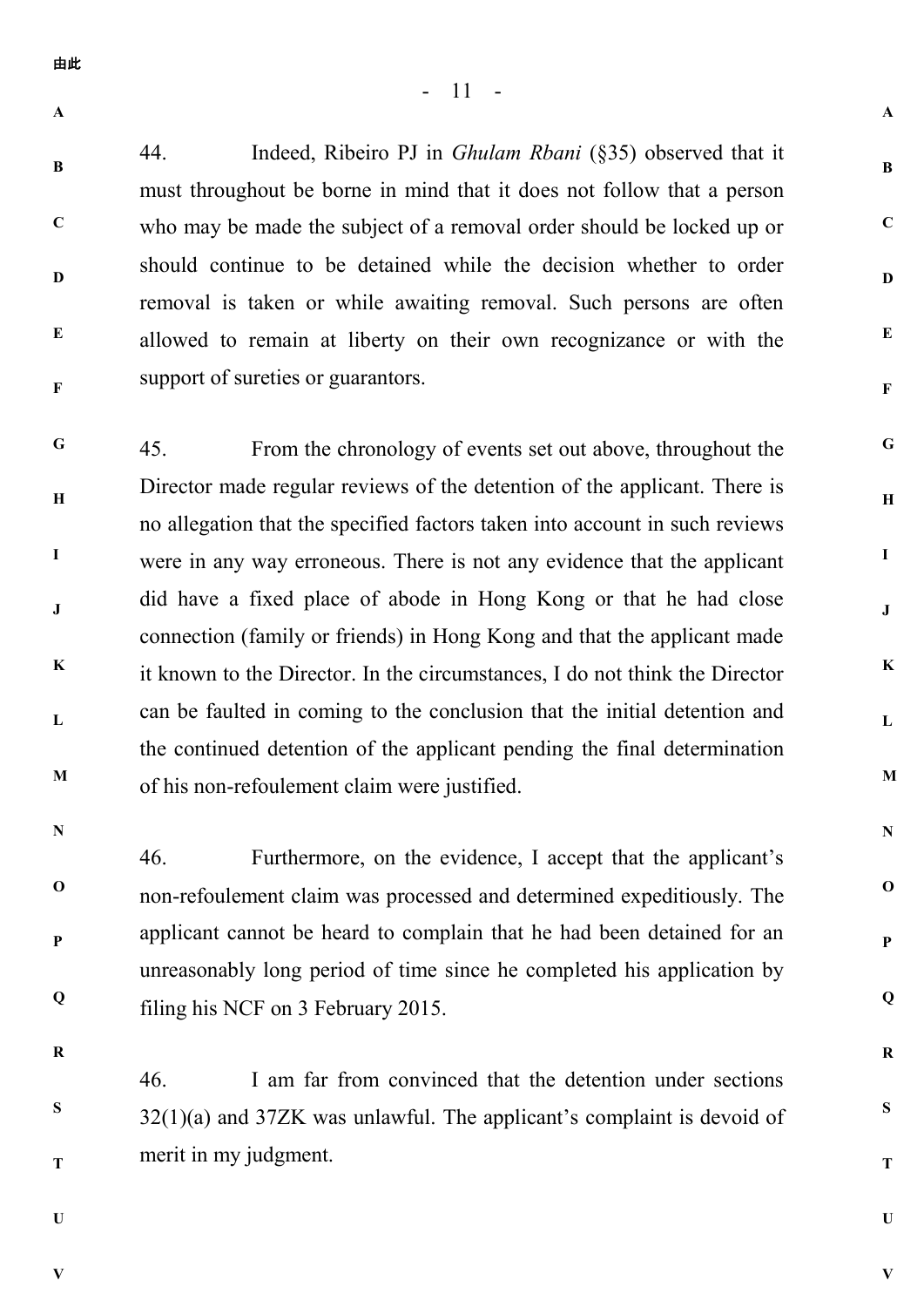- **A**
- **B**

**C**

**D**

**I**

47. Mr Tibbo goes on to submits that a six-week detention was considered unlawful in *Ghulam Rbani* and hence in the present case, the applicant's detention since December 2014 must be unlawful.

- 12 -

**A**

**B**

**C**

**D**

**E**

**F**

**G**

**H**

**I**

**J**

**K**

**L**

**M**

**N**

**O**

**P**

**Q**

**R**

**S**

**T**

**U**

**V**

**E F G H** 48. I cannot accept this submission. It is clear that the Court of Final Appeal in *Ghulam Rbani* did not intend to lay down any time limits for effecting removal. All of the circumstances affecting a detainee's detention in a particular case must be taken into account. I find no culpable delay in the determination of the applicant's non-refoulement claim on the evidence. It should be noted that the Director was ready to deport the applicant less than a week after the Decision was made.

**J K L M N O P** 49. Mr Tibbo further makes a detailed submission on the alleged unfairness of the way the applicant's non-refoulement claim was handled, notwithstanding the legal representation afforded by DLS. He submits that he is confident that the Notice of Decision and the Decision should be liable to be set aside in the intended judicial review of the applicant to be commenced with the assistance of the Legal Aid Department. He complains that the Director adopts an underhand approach towards the applicant and uses the Removal Order to foil the applicant's attempt to seek proper legal advice from him and challenge the Notice of Decision and the Decision and commence other appropriate proceedings in Hong Kong against the authorities.

**Q**

**R**

**S**

**T**

50. I need not go into any detail of this submission. Suffice it to say that I am not impressed at all. In any event, it has no bearing on the question of the lawfulness of the detention of the applicant. Those complaints of the applicant should be investigated elsewhere.

**U**